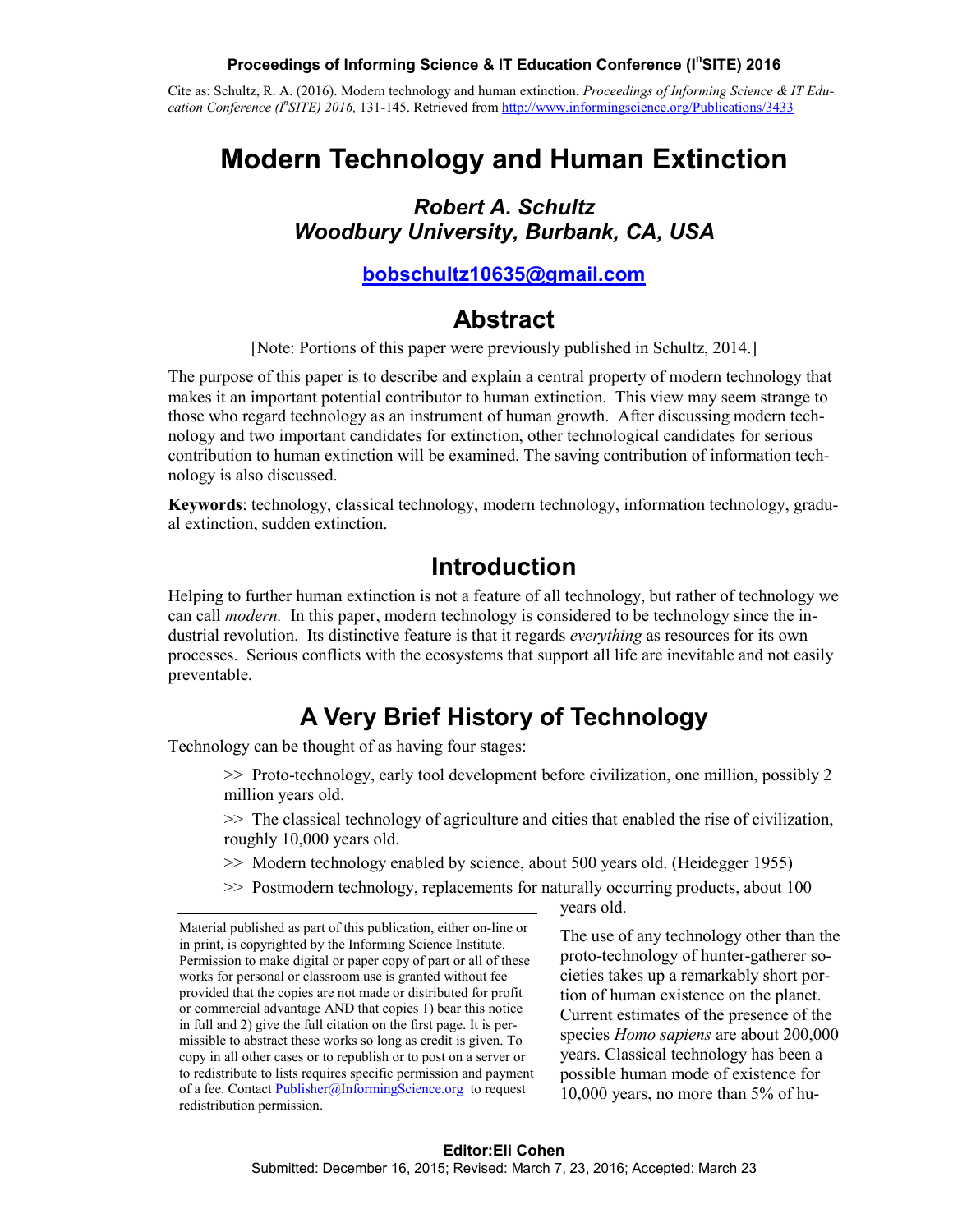manity's time on earth. Modern technology's 500 years represents much less than 1% of humanity's time on earth and postmodern technology's 100 years even less.

In a preliminary way, we can distinguish between classical and modern technology, on the one hand, and between modern and postmodern technology as follows:

*Classical technology* can always be thought of as supplying means for some pre-existent ends. It enhances the development of the social and economic forms of agriculture and civilization. Although civilization is not possible without agriculture, agriculture is possible without developed classical technology. Modern technology differs in having its own distinctive ends and point of view.

*Postmodern technology* results from replacing natural products with entirely technologically-produced ones. Products developed in the 20th century are often of this kind. They typically have much greater negative effects on the environment, very often because they are primarily produced from petroleum, which is highly toxic. Petroleum derivatives are also highly toxic.

Here is a timeline of some of the major postmodern technologies:

- $\geq$  1900: gasoline-powered automobile
- $\geq$  1909: synthetic fertilizers
- $\geq$  1909: plastics (Bakelite)
- $\geq$  1926: PVC (polyvinyl chloride)
- $\triangleright$  1927: PCBs (polychlorobiphenyl, banned 1979)
- 1930: chlorofluorocarbons (discontinued 1994)
- $\geq$  1933: synthetic detergents
- $\geq$  1939: nylon
- 1944: insecticides (organochlorine compounds; DDT banned 1973)
- $\geq 1949$ : jet engines for aircraft
- $\geq$  1949: plastics (polystyrene)
- $\geq$  1953: plastics (polyester)

The dramatically more environmentally destructive products of postmodern technology and techniques arose in the 20th century. This does not mean modern technology was not destructive. Although there are some conflicts between classical technology and the environment, modern technology makes things worse. Two recent examples are global in their extent: Chlorofluorocarbons and climate change.

The philosopher Martin Heidegger saw most clearly that *modern technology has its own point of view* which is completely separate from any other structure of human aims and purposes. The critical feature of modern technology is its willingness to treat anything as a resource to be reordered in the furtherance of other aims, usually its own. Heidegger, in his essay "The Question Concerning Technology*,*" concludes that modern technology is an independent force in human existence. It builds a new and incompatible order on top of what was there, primarily in order to extract and store energy for later uses (Heidegger, 1955, pp. 14-17).

The point of view of modern technology regards everything as a potential resource, as "standing reserve" to be used or reused later in other related processes. A forest has status only as a timber resource. Land itself is only a resource for the building industry. Even human beings themselves become "human resources" from this point of view. Or they become "consumers." Or ill people become a "supply of patients for a clinic". Many distinctive modern technologies embody this notion of "standing reserve" in their very conception. Thus, electric power, whether in the form of available current or batteries, is always entirely standing reserve, on hand for potential use. This way of looking at things, insofar as it ignores the previous pattern of processes, uses, and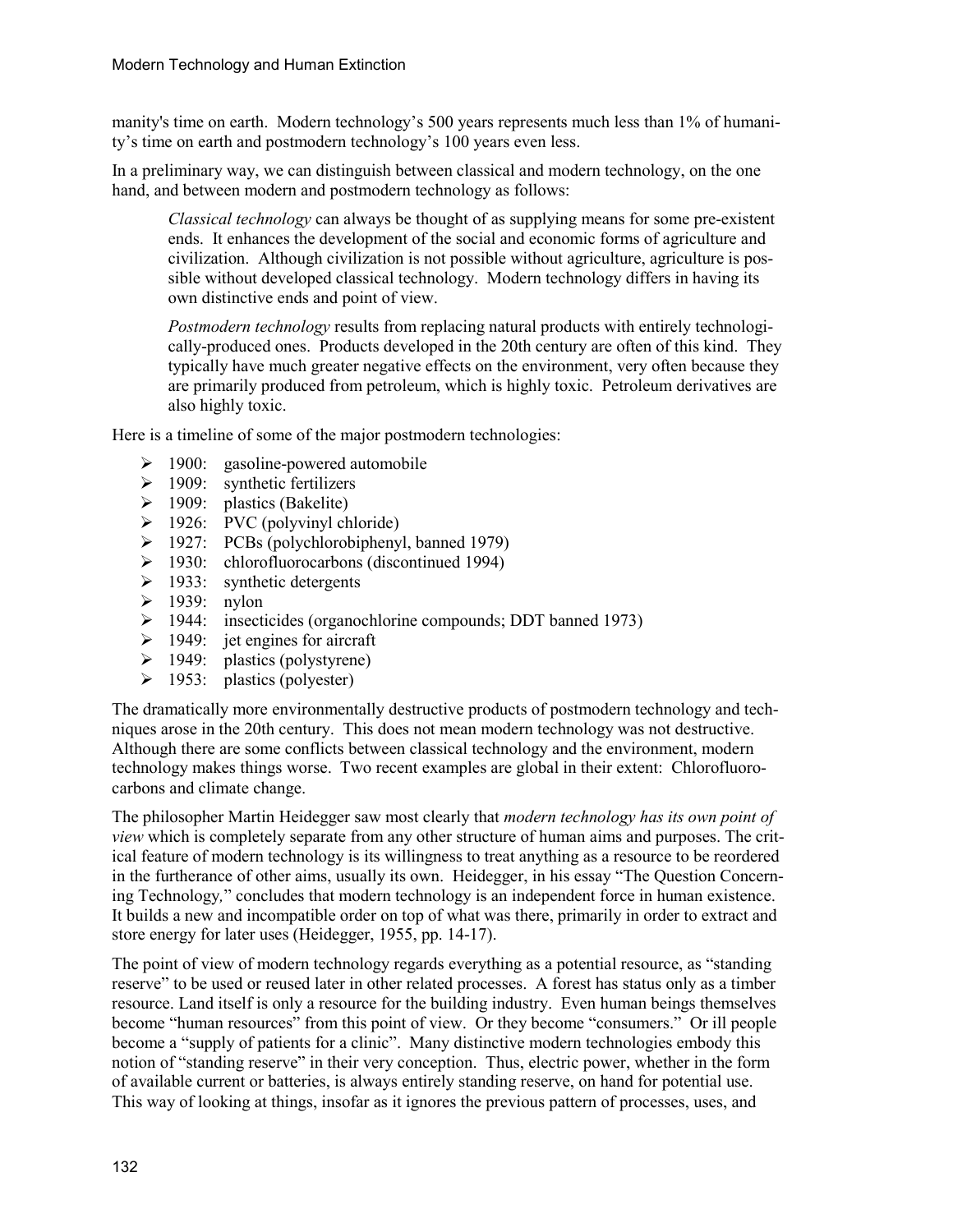ends, is inherently "violent" in its effects on those processes, especially concerning the environment.

Once modern technology is properly conceptualized, examples abound all around us to confirm its status as an independent incompatible force for the rest of the environment. Extractive industries tend to be extremely destructive to the rest of the environment. It is almost a daily occurrence to read of the latest oil spill and its destructive consequences. Coal mining uses a technique called mountaintop removal. The result is a devastated, unusable landscape. Chemical petroleum-based pesticides threaten the extinction of species like the Monarch butterfly and as a side effect cause an increase in cancer in human beings. These extractive industries are typically producing the materials to be used in the processes of modern technology. Somewhat more indirect examples such as deforestation and genetic engineering will be discussed in a later section.

Technologists very often view technology as a neutral means. An anonymous reviewer of one of my writings put it thus: "What counts is how technology is being applied, and for which purposes." This statement has some merit for classical technology but has no merit for modern technology. One consequence of the statement is that technology itself can't be assessed. One way to see the disastrous consequences of this view is to apply it to an ecosystem-threatening application of technology. Chlorofluorocarbons were carefully tested before being released into the environment. It was an unintended and unforeseeable side effect of the application that produced the ecosystem-threatening thinning of the ozone layer. There was nothing wrong with the application. So if applications are all that needs to be considered, there is nothing further to be considered and we must let the ozone layer be destroyed.

Chlorofluorocarbons and their effect on the ozone layer ought to be more than sufficient to put us on notice that with the best of intentions developers of new technology can find themselves with world-destroying consequences. A "safe" synthetic compound, chlorofluorocarbon (CFC), developed in the 1940s for use in air conditioners and aerosol cans turned out to be inert except in the upper atmosphere, where it destroys the ozone layer which protects us from ultraviolet radiation. The ozone layer protects all life against excessive ultraviolet radiation, and when it is damaged or destroyed the surface of the planet on which we and all animals and plants live is subjected to dangerous levels of ultraviolet. There are two disturbing implications: (1) There does not seem to be any way that this result of normal chemical engineering could have been predicted; (2) All life has evolved under the protection of the ozone layer; this sudden a change has unpredictable consequences for all life forms in the ecosystem (Asimov & Pohl, 1991, pp. 91-110).

Global warming and climate change are another global conflict between modern technology and the environment. Global warming is an overall effect caused by the increase of levels of socalled "greenhouse gases," of which carbon dioxide is the most prevalent. They are called "greenhouse" gases because they increase the ability of the earth's atmosphere to retain heat, just like the panes of glass in a greenhouse. Yet carbon dioxide at the local level is nontoxic and the levels which produce global warming have no impact on any kind of life.<sup>[1](#page-2-0)</sup> The increased levels of greenhouse gases are the by-product of modern technology. Carbon dioxide is the most prevalent gas, with much of it coming from the burning of fossil fuels in the internal combustion engines of cars, buses and trucks. The size of temperature increase produced by the increased carbon dioxide is difficult to predict, but the size of the increase would normally happen over tens of thousands of years. As of 2014, the average air temperature has increased 3 degrees Fahrenheit since 1970. One current consequence is storms of increasing severity. Warmer atmosphere holds

<span id="page-2-0"></span><sup>&</sup>lt;sup>1</sup>U.S. Representative Michelle Bachman made in 2011 public statements indicating she does not grasp this point. A sizeable number of U.S. citizens and politicians are hostile to the idea of global warming. In this the U.S. is pretty much alone amongst developed nations and even developing nations such as China.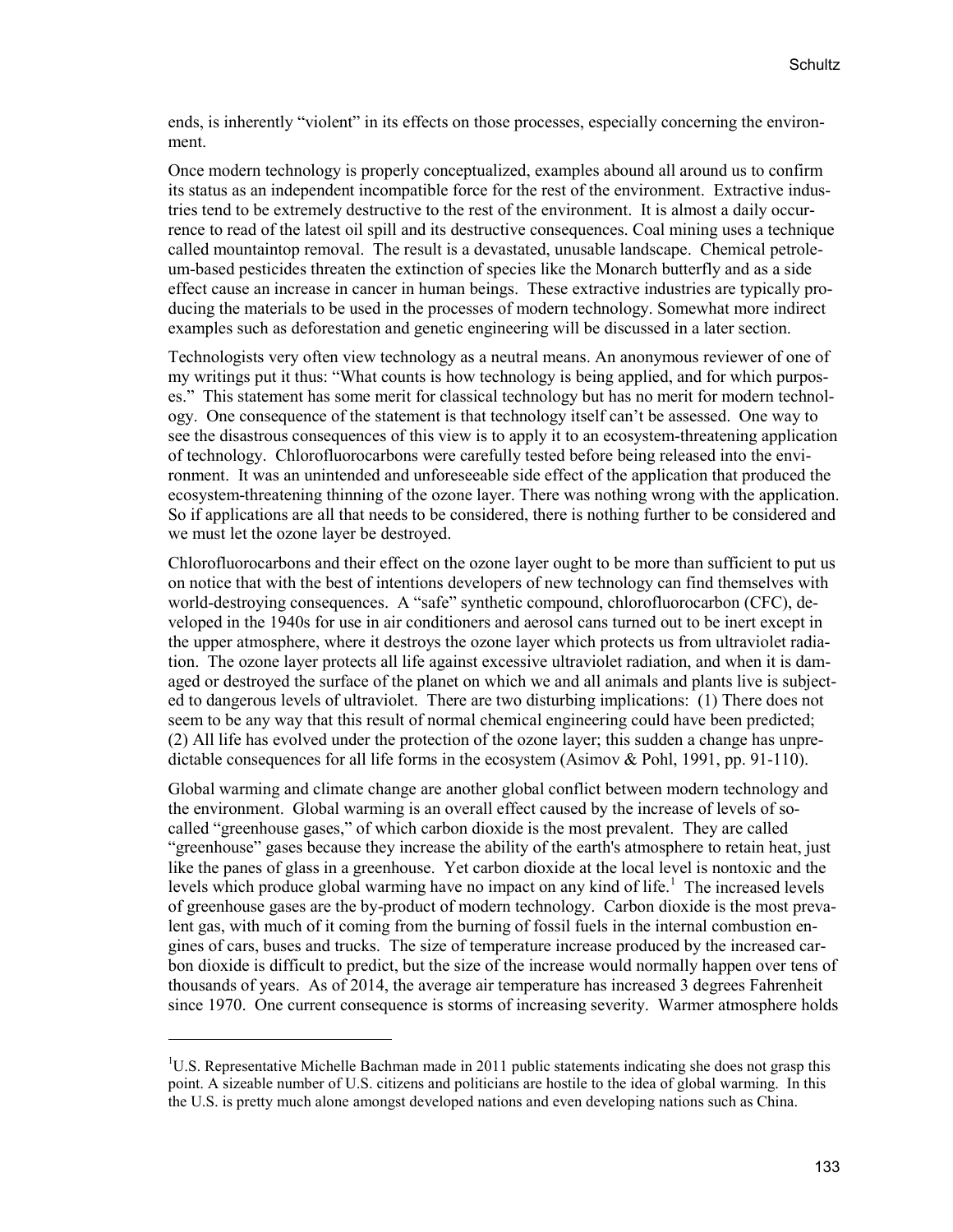more water vapor, which supplies more energy for storms and rainfall. Hundred-year storms and floods have become common (Hansen, 2009, p. 253).

Severe strains on plants and animals are also happening. Polar bears are famously losing essential parts of their environment, that is, frozen ocean. Some animals can move to more congenial colder places when the atmosphere warms, but trees cannot move with anywhere near the speed necessary to cope with global warming. And some animals and plants on mountains run out of space--they are at the top of the mountain with no further higher cooler places to move to (Wilson, 2002, p. 69).

Human-caused global warming, because it directly affects human economics, has aroused contrary argumentation based on the premise that human economic activity cannot possibly affect the entire environment. This is probably wishful thinking. Our atmosphere's composition is not a given; the amount of carbon actually in the atmosphere is about the same as that present in the totality of living beings (the "biomass"). Consequently, adding the carbon locked up in fossils in large quantities is likely to have an impact. In Figure 1, the black arrows indicate carbon exchanges exclusive of human beings. The red arrows are carbon added by human activity. As you will notice in Figure 1, the amount of carbon dioxide in the atmosphere (597 billion tons) is one quarter of the amount contained in soil and vegetation (2300 billion tons). But soil contains about 1600 billion tons, leaving 610 billion tons contained in vegetation, about the same as that in the atmosphere. Consequently, human activity adding 6.4 billion tons per year will make an impact. In 20 years, that would be an extra 128 billion tons of carbon dioxide.



**Figure 1 Carbon Cycle (**from IPCC AR4 WG1 by permission of International Panel on Climate Change)

These two examples should make it clear that even if we can resolve global problems like these (likely with the aid of technology) *there is no reason to believe that other equally difficult problems will not arise concerning our ecological support system.* This is the reason why a correct diagnosis of the nature of modern technology and its place in human activity are essential. The critical point is that the world-destroying consequences of technology cannot be limited to the two we have experienced so far.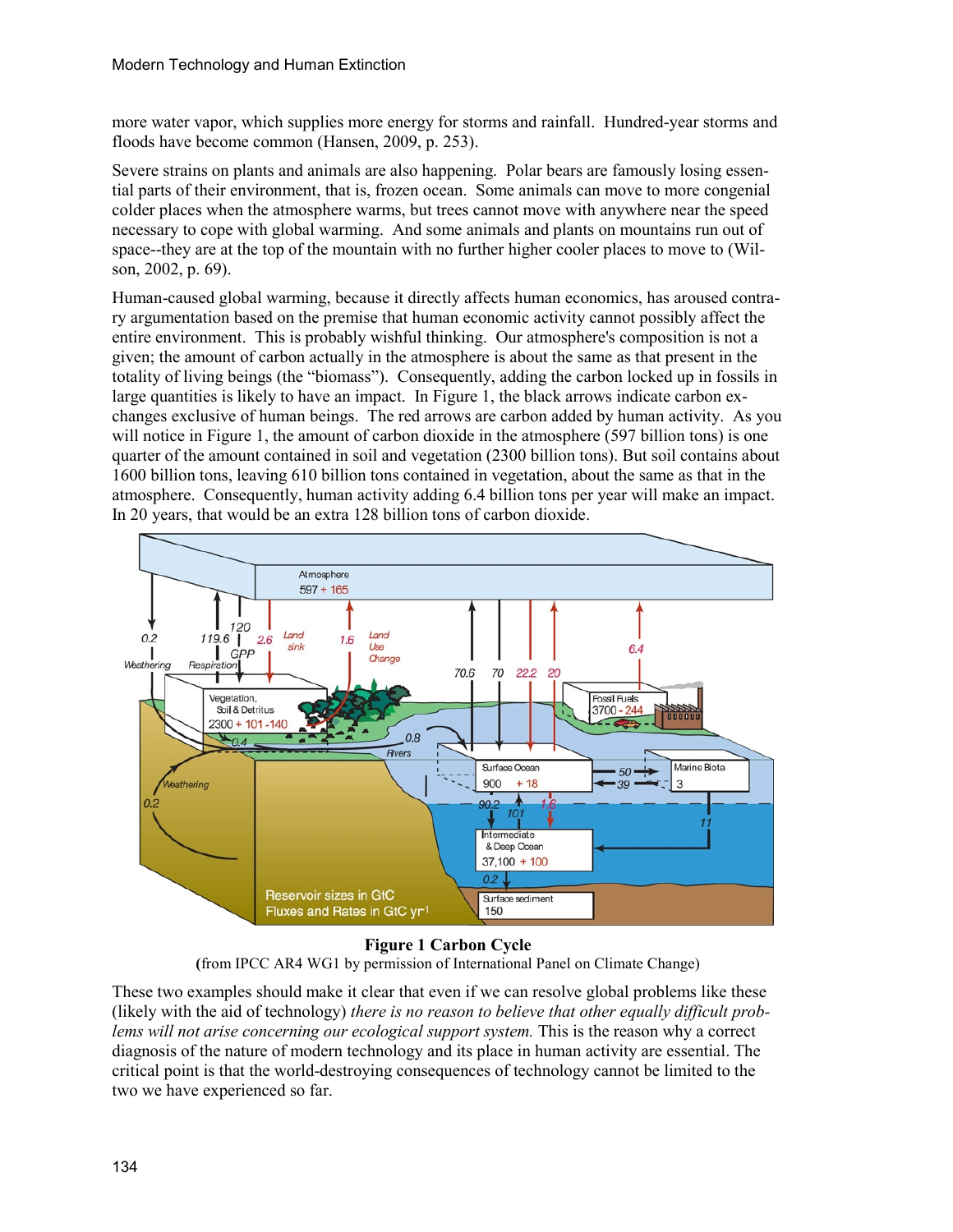The issue of human-caused climate change has caused corporations whose (short-term) interests are affected to distribute not only false information about a lack of scientific consensus but also false scientific information<sup>[2](#page-4-0)</sup>, rejected by 95% of climate scientists (Doran & Zimmerman, 2009) A recent discovery is that the large fossil fuel corporation Exxon-Mobil has actually believed that human-caused climate is occurring and still spent tens of millions disseminating information skeptical about climate change.(McKibben, 2015) *Time* reporter Bryan Walsh found a concerted effort by large conservative corporations and other organizations to discredit what is in fact a scientific consensus. He observed that the tactics were similar to those used by tobacco companies against claims that smoking causes lung cancer (Walsh, 2011).

Can any use of technology be completely compatible with the ecosystem? Clearly modern technology has compatibility problems. But what about earlier technology? We think of agricultural technology as a paradigm of nature itself. However, the classical technology of cities has always collapsed, normally through adopting practices which were incompatible with sustaining their populations. So it seems that even this technology has compatibility problems.

Modern technology does not contain within itself a way out of our conflicts with nature. Indeed, proponents of technology tend to argue that for any problem, there is a further technological fix. But such fixes take us farther and farther away from any recognizably sustainable world. Not only do we end up existing for the sake of our technology, but the technological apparatus becomes increasingly susceptible to catastrophic failure.

Modern technology, though powerful and useful, also contains great dangers in unforeseen and unforeseeable side effects. Thus to minimize serious harm to the ecosystem, new uses of modern technology should be as carefully investigated as possible. Any potential for harm should be evaluated, if possible, in advance of deployment of the technology. However, our actual practice is the exact opposite. The initiation and deployment of new technology is almost entirely the responsibility of corporations. And corporations are motivated to downplay side effects on the ecosystem or even work toward denial of the very existence of side effects.

A corporation is a legal entity capable of acting in some respects as an individual, mainly in terms of property rights, legal liability, and political rights. Theoretically corporations are created to serve the public benefit,<sup>[3](#page-4-1)</sup> and their trans-individual status allows then to function more efficiently, without constant shifting of property rights and responsibilities ("Corporation," n.d.) A corporation, as a legal construct created for reasons of efficiency, clearly should not inherit all the rights of the individuals making it up.<sup>[4](#page-4-2)</sup> When corporations have the rights of people, they should also be liable to the same punishments as people--if they kill, they should be executed or prohibited from doing business for some period. This is currently not the case.

When in the 1800s, corporations were relieved of any public interest concerns, what was left was the goal of maximizing profits. Corporations per se have no social or ethical goals. Some ob-

<span id="page-4-0"></span><sup>&</sup>lt;sup>2</sup> Incredibly, blogger Doug L. Hoffman uses an almost identical diagram to deny man-made influence in the carbon cycle. The name of his website, *theresilientearth.com* is a tipoff: Humans can do whatever they please to the planet and the "resilient earth" will take care of it. A convenient but dangerous fantasy.

<span id="page-4-1"></span> $3$  The first versions of corporations in the 1800s included explicit requirements for corporations to serve the public interest. These requirements were dropped by the end of the 1800s (Adams, 2013).

<span id="page-4-2"></span><sup>&</sup>lt;sup>4</sup> The 2010 Supreme Court decision Federal Elections Commission vs. Citizens United decided that corporations deserved the individual right of free speech, continuing a string of thoughtless Supreme Court decisions. As my student Tim Duncan observed, although corporations can buy and sell each other, and people can buy and sell corporations, corporations cannot buy and sell people, nor can people buy and sell each other. Therefore, corporations are not people and there is no reason to treat them as such.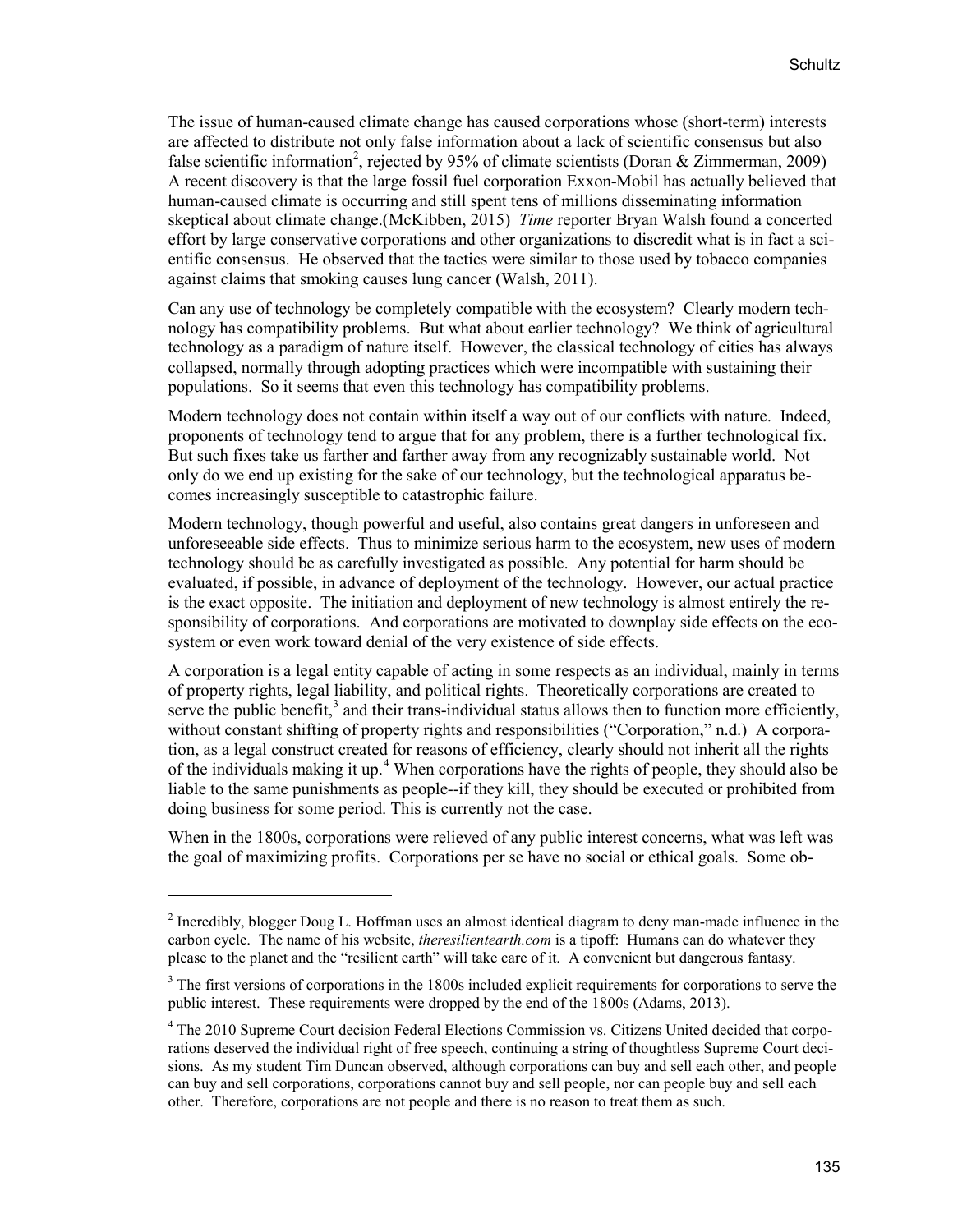servers have pointed out that corporate behavior is similar to sociopathic behavior. Many corporations claim that they practice 'corporate social responsibility.' But on inspection, corporate social responsibility always takes a back seat to the aim of maximizing profits. And the people running corporations are currently constrained only by the directive to maximize profits. Social activist Michael Lerner states clearly that "even the corporate executives with the highest level of spiritual sensitivity . . . have no choice but to accept corporate profits as the absolute bottom line" (Lerner, 2000, p. 311). It is the overriding goal of maximizing profits which dovetails so neatly with the essence of modern technology.

Exxon Mobil had the head of the Intergovernmental Panel on Climate Change (IPCC) replaced, not for scientific reasons but because they thought if fossil fuels were held responsible for climate change it would threaten their profits. It has recently come to light that Exxon-Mobil, the largest fossil fuel company, as well as the largest corporation on the planet, has long been aware that human-caused increases in carbon dioxide are causing climate change. In spite of this, they have spent over \$100 million since 1997 to fund climate change denial. So it is not a matter of getting these corporations to "see the light" of scientific truth. It is rather a matter of getting these corporations to abandon their defining aim of making profits at all costs. This accords very much with the insights of Naomi Klein (2011, 2014) on dealing with climate change.

Previous cases of corporate denial of environmental problems should have been a warning: Dupont declared that the theory that its chlorofluorocarbons were causing the disappearance of the ozone layer was "rubbish." Tobacco companies for years disputed a causal link between smoking and lung cancer. Science is one of our most powerful and reliable tools for relating to reality. There is no question which should be followed if there is a direct dispute between science and corporations.

Thus the real danger is that corporations acknowledge reality yet distort reality to serve their own ends. They are a human legal construct which has acquired the powers of action of actual human beings, in fact greater powers. Not only are they not ethical individuals with all that that implies, they are not even sentient beings--with all that that implies. They can neither suffer nor be glad; they can neither be angry nor serene; they can neither be hungry or satisfied; they can neither wonder at a marvel of nature nor be appalled at nature's destructive force. They can be productive and efficient but dangerous in their ability to impact beings whose interests are intimately tied up with all the feelings just enumerated. Can we hope that the disconnect of corporations and the environment will ultimately be recognized by enough human beings so that we can deal with it appropriately?

## **Extinction**

Eventually the human race will become extinct, like any other species. We can distinguish several kinds of extinction:

- Gradual extinction
	- o Better adapted species replaces old one
	- o Ecological niche for species no longer available
	- o By human actions
- Sudden extinction.
	- o By natural processes external to human beings
	- o By human actions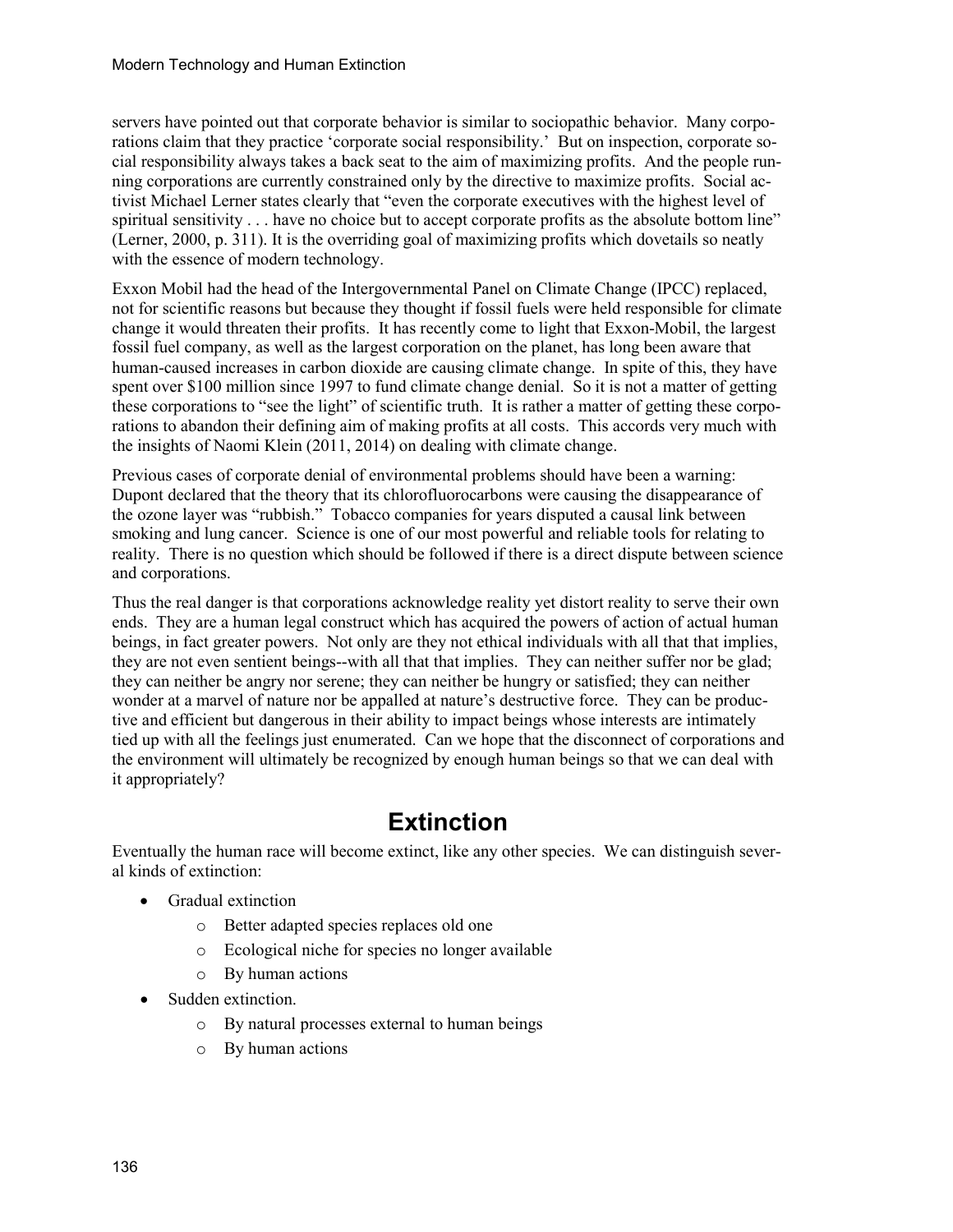### *Gradual Extinction*

Species of living things on this planet have an average life span of two million years. So gradual extinction would be analogous to individual death from old age. The species would simply have run its course in nature, its numbers would diminish, and finally there would be no more human beings, members of the species *Homo sapiens*.

Within this scenario, there are two other possibilities: either there are similar but better adapted species which supersede *Homo sapiens,* or the ecological niche *Homo sapiens* occupies is itself no longer available.<sup>[5](#page-6-0)</sup>

The existence of similar but better adapted species--namely us-- is exactly what caused the extinction of our predecessor species *Homo erectus, Homo sapiens neanderthalis,* and perhaps others. It is difficult, however, to see how a separate population of genetically different humans could maintain themselves in the current state of human civilization. With physical communication worldwide, any mutation would be fairly quickly incorporated into our world wide gene pool. Evolutionary biology tells us that the appearance of a new species superseding an older one requires the physical separation of part of the older species population. This process, called *macroevolution,* can produce a new species in the separated population by natural selection or even simple genetic drift. $6$ 

The second gradual extinction possibility, the disappearance of our ecological niche, seems most likely as the result of accumulated environmental changes caused by us. For example, a recent dramatic decrease in the fertility of human sperm may have been caused by increased air and wa-ter pollution in the environment.<sup>[7](#page-6-2)</sup> If this trend gets dramatically worse, one could see the human population diminishing to zero. Of course, one would expect human beings to take steps to reverse this trend well before extinction took place. But there could well be environmental effects on fertility or other critical factors for species survival whose causes elude us long enough to cause extinction.

Extinction caused by human beings can be either gradual or sudden. Gradual extinction of this kind would be humans setting in motion unstoppable processes which take a long time to run their course. Current changes to greenhouse gases in the atmosphere may be processes of this kind. An example of sudden extinction caused by humans would be nuclear war.

### *Sudden Extinction*

 $\overline{a}$ 

The likelihood of sudden extinction may be greater. There are also two types of sudden extinction: those caused by natural processes completely external to human beings and those caused by human action. External causes of extinction are collisions with asteroids or comets, or massive volcanic eruptions. Both have caused mass extinctions in the past. An asteroid collision 60 million years ago in the Yucatan most likely caused the extinction of the dinosaurs (Bryner, 2015).

<span id="page-6-0"></span> $<sup>5</sup>$  Another theoretical possibility is that some species we kill for our survival develops an unbeatable de-</sup> fense (Colby, 1996). This is highly unlikely to happen to human beings with their physical superiority.

<span id="page-6-1"></span> $6$  I am grateful to Andrew Ross for clarification about the mechanism of macroevolution. See also Colby, 1996.

<span id="page-6-2"></span><sup>&</sup>lt;sup>7</sup> E. Carlsen and his associates published in 1992 a study "Evidence for Decreasing Quality of Semen During Past 50 Years" (Carlsen, Giwercman, Keiding, & Skakkebæk, 1992). In a 1996 book, *Our Stolen Future*, Colborn, Dumanoski, and Myers, argue that industrially-derived "hormone disrupters"--particularly chemicals that behave like estrogen and interfere with fetal development--threaten our ability to reproduce. Of course corporations dependent on the unregulated production of these chemicals stepped in to discredit these conclusions.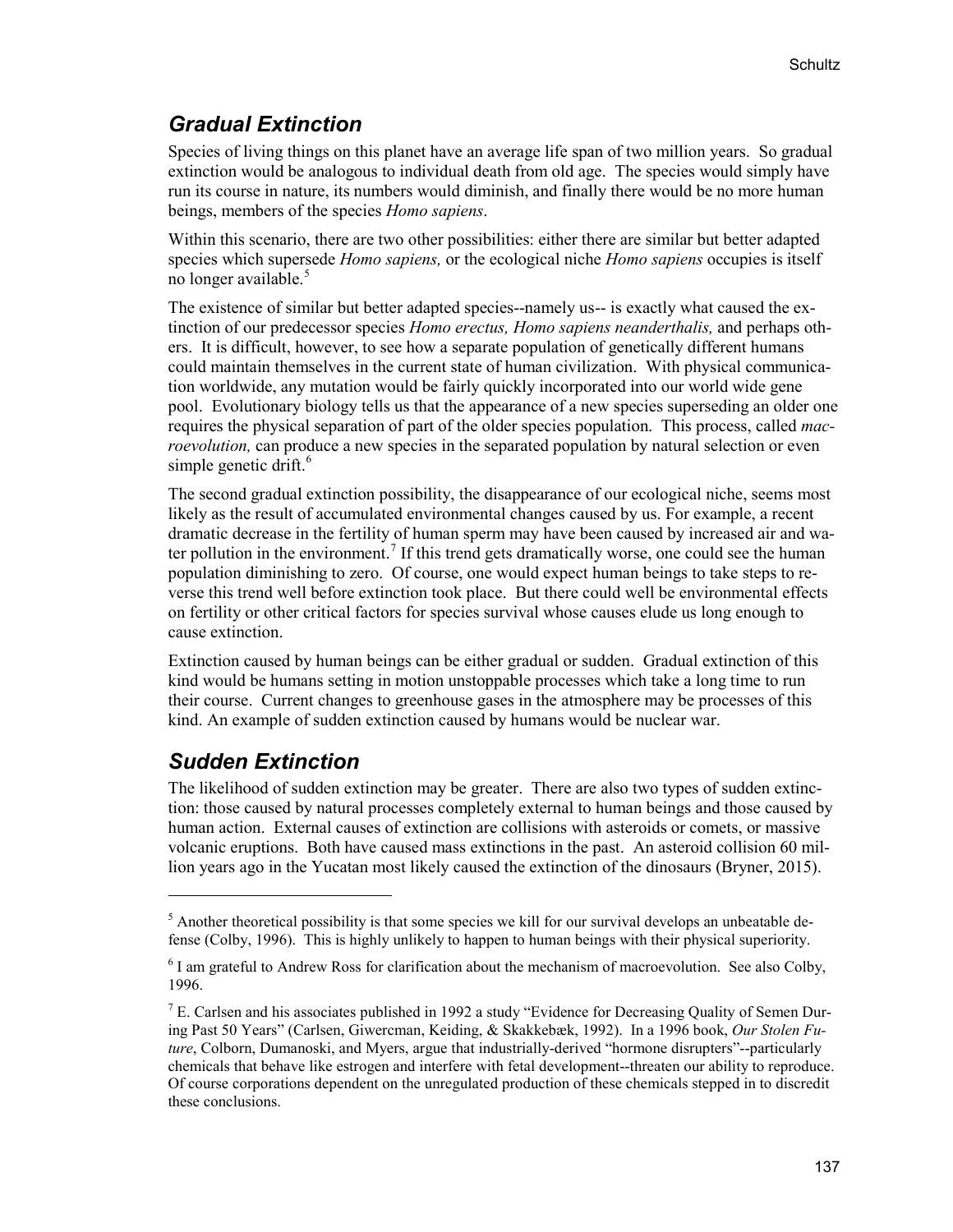And 70,000 to 80,000 years ago the supervolcanic eruption at what is now Lake Toba in Sumatra most likely came close to extinguishing *Homo sapiens.* Some estimate that as few as between 1,000 and 10,000 humans survived (Ambrose, 1998). Another example would be the earth's being an unlucky target of a gamma ray burst (Minard, 2009). Such events are not predictable. A probable human cause of sudden extinction is nuclear war, to be discussed further shortly.

Nevertheless, once our species goes extinct, is it any consolation that the extinction happened as a result of normal evolution or the action of natural processes? This is just not parallel to death because of old age, unless there is a successor species. And there is good reason to believe there will not be a successor species to globalized humanity.

Eventually conditions on the earth will not permit life, as when the sun expands out beyond earth's orbit. Of course we may be able to postpone this fate by moving to another habitable world. But this only postpones the inevitable. The entire universe will one day become uninhabitable as the expansion of the universe eventually dilutes all energy to the point nothing can be done (Baez, 2016). So there is also a definite time frame within which life exists, whether on earth or elsewhere.<sup>[8](#page-7-0)</sup>

## *Human Extinction*

Modern technology has no regard for the ecosystem as such, and the ecosystem is necessary for human survival. So it is necessary to raise the question whether some implementations of technology might result in human extinction. In this paper the following dangerous implementations of modern technology will be briefly discussed. Extinction caused by any of these could be gradual or sudden human extinction.

- 1. ozone layer depletion through chlorofluorocarbons
- 2. fossil fuel usage producing global warming and climate change
- 3. nuclear war and nuclear contamination.
- 4. plastics
- 5. genetic engineering
- 6. habitat destruction

## **(1) Ozone layer depletion through chlorofluorocarbons**

Chlorofluorocarbons and their effect on the ozone layer make it clear that extremely damaging consequences of our technological changes cannot always be predicted. Chlorofluorocarbon (CFC), a "safe" synthetic compound, was developed in the 1940s for use in air conditioners and aerosol cans. Its inventor actually drank a glassful of CFCs at a press conference to demonstrate their safety. Indeed, CFCs are chemically inert except in the upper atmosphere, where they destroy the ozone layer which protects us from ultraviolet radiation. The ozone layer protects all life against excessive ultraviolet radiation, and when it is damaged or destroyed, the surface of the planet on which we and all animals and plants live, is subjected to dangerous levels of ultraviolet. Since all life has evolved under the protection of the ozone layer; its removal would have unpredictable consequences for all life forms in the ecosystem (Asimov & Pohl, 1991, pp. 91-110). Extinction, both of humans and all life, is a possibility, but one that would be almost impossible to evaluate until the consequences of no ozone start rolling in. We know cancer, in particular skin cancer, would increase by huge amounts. Also the amount of time it would be possible to remain outdoors without incurring severe sunburn would decrease likely to less than a minute. Animals and plants usually do not have the option of moving indoors, so very deleterious effects on them would occur.

<span id="page-7-0"></span> $8$  Further discussion of these issues can be found in Schultz (2014, Ch. 14).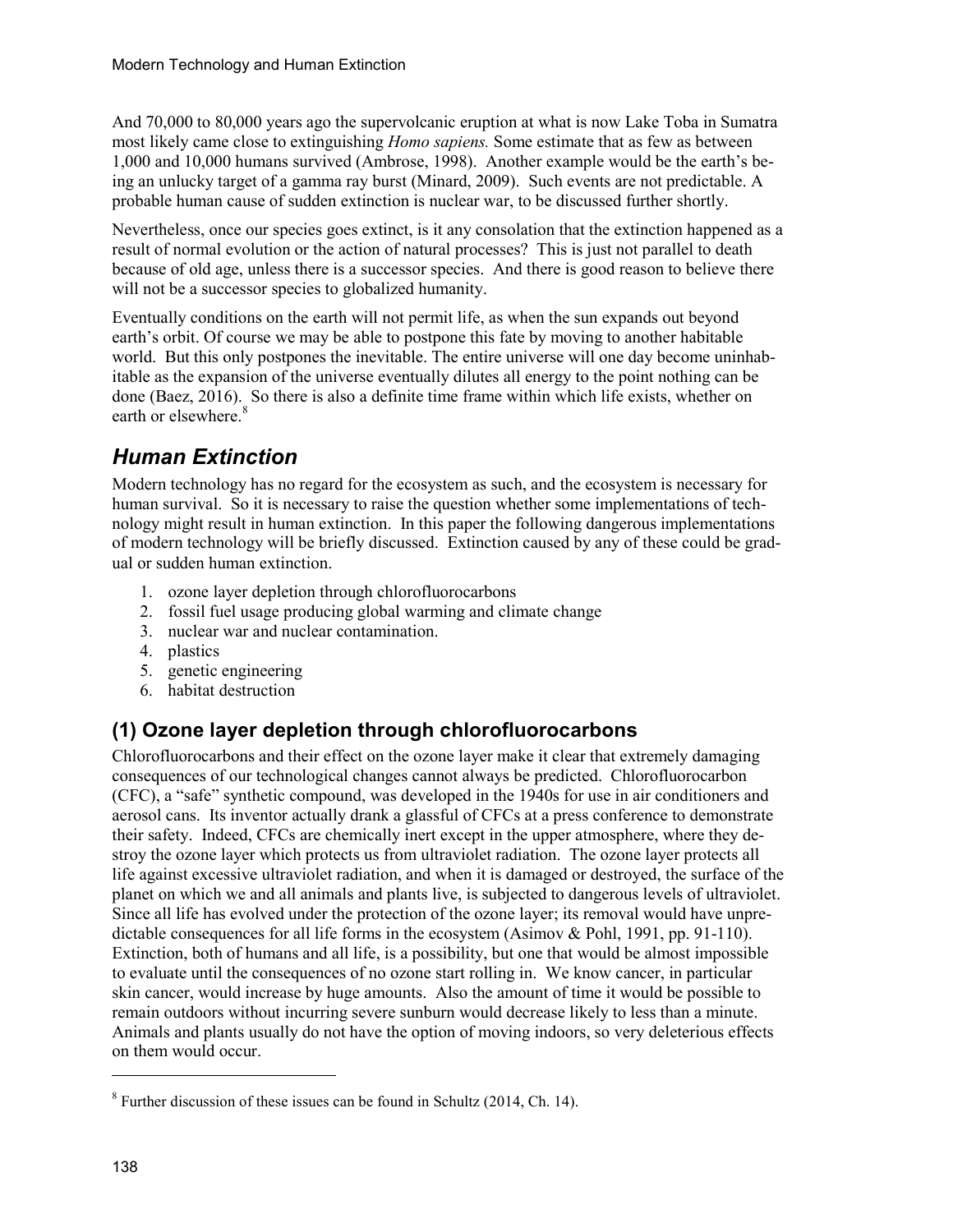One reassuring development is that all nations have recognized the threat and accepted the Montreal Protocol. This protocol bans the use of chlorofluorocarbons, and the ozone layer is expected to recover fully by about 2050. However, in 2012 an entirely different threat to the ozone layer emerged: More severe thunderstorms caused by global warming were found to be depositing ozone-destroying material in the ozone layer (Fountain. 2012). Thus we also have no way of knowing how long our solutions will continue to work.

Extinction by introduced man made chemicals could be slow, could be fast. If the ozone layer slowly vanishes, there may be time to deal with it or even for organisms to adapt to the increased UV radiation. It has been noted that if the original chemist had based his compounds on boron rather than chlorine, the ozone layer would have been gone before we even noticed. If someone at this point were to propose a technological solution, I would say that they have not been paying attention.

#### **(2) Fossil fuel usage producing global warming and climate change**

There is consensus that there is a relatively short window to reduce carbon emissions before drastic effects occur. Recent credible projections of the result of lack of rapid drastic action is an average temperature increase of about  $10^{\circ}$ F by 2050. This change alone will be incredibly disruptive to all life, but will also cause great weather and climate change. For comparison purposes, a 10 degree (Fahrenheit) decrease was enough to cause an ice layer 4000 feet thick over Wisconsin (Co2gether, 2012). Recently relevant information has surfaced about a massive previous extinction. This is the Permian extinction, which happened 252 million years ago, during which 95% of all species on earth, both terrestrial and aquatic, vanished. The ocean temperature after almost all life had disappeared was 15 degrees (Fahrenheit) above current ocean temperatures.

Recent information about the Permian extinction indicates it was caused by a rapid increase in land and ocean temperatures, caused by the sudden appearance of stupendous amounts of carbon in the form of greenhouse gases (Kolbert, 2014, pp. 102-144). The origin of the carbon in these enormous quantities is not yet known, but one possibility is the sudden release of methane gases stored in permafrost. This is also a possibility in our current situation. If so, extinction would be a natural side effect of human processes. There is also a real but smaller possibility of what is called "runaway greenhouse," in which the earth's temperature becomes like Venus' surface temperature of  $800^\circ$ 

The threat of extinction here is not entirely sudden. The threat is, if anything, worse. Changes in the atmosphere--mainly increases in the concentration of greenhouse gases in the atmosphere- can start processes that can't be reversed but which take long periods of time to manifest. "Runaway greenhouse" may be the worst. Once again, suggestions of technological solutions to this situation should be treated with some skepticism. These proposals are often made by technophiles ignoring all the evidence that technology is very much subject to unanticipated side effects and unanticipated failures. What has happened concerning the depletion of the ozone layer should be a clear warning against the facile uses of technology through geoengineering to alter the makeup of the entire planet and its atmosphere.

The complicating factor in assessing extinction likelihood from climate change is corporations, especially American fossil fuel corporations such as Exxon-Mobil and Shell. Through their contributions, they have been able to delay legislation ameliorating global warming and climate change. As mentioned before, recently released papers from Exxon-Mobil show that the corporation did accept the scientific findings about global warming and climate change. But they concluded that maintaining their profits was more important than acting to ameliorate climate change.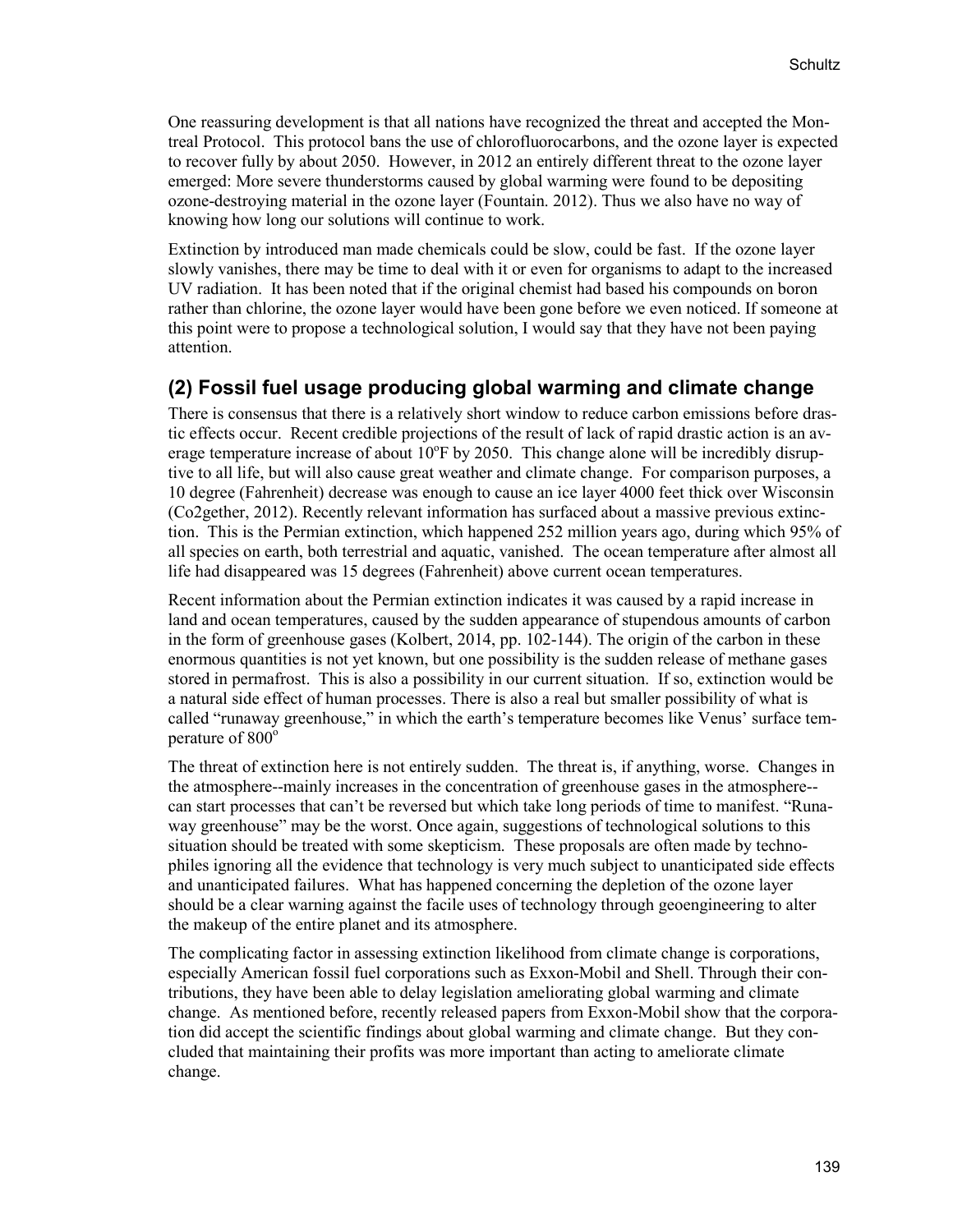Since it is not a matter of getting corporations to appreciate scientific facts, the chances of extinction from climate change are good. To ameliorate climate change, it is important to leave a high percentage of fossil fuel reserves in the ground. But this is exactly what a profit-seeking fossil fuel corporation cannot do. One can still hope that because fossil fuel corporations are made up of individuals, increasingly bad consequences of global warming and climate change will change their minds about profits. But because of the lag in effects, this mind change will probably be too late. So I conclude we will probably see something like the effects of the Permian extinction perhaps some time around 2050. (The Permian extinction was 95% extinction of all species.) This assumes the release of methane from the arctic will take place around then.

This conclusion is reinforced by India's recent decision to fuel massive economic development with coal, the worst polluter of the fossil fuels. So Indian calculations apparently show that economic development is more important than human survival.

### **(3) Nuclear war and nuclear contamination**

Proliferation of nuclear weapons among states that are politically or emotionally unstable raises the threat that the irrationality of their use may not prevent that irrational use. There is also the possibility that some group that is not a state may use them as a terrorist tactic. It has also been argued that as long as nuclear weapons exist, there is a statistical probability they will eventually be set off.

Although no one denies that nuclear war is a bad thing<sup>10</sup>, this is not true of nuclear energy. In spite of the threat of contamination from malfunctioning nuclear reactors--as from the tsunamidamaged reactors at Fukushima-- economic interests known as the "nuclear power industry" disseminate propaganda dismissing any serious danger. The problem of long-term storage of radioactive waste from nuclear reactors to prevent contamination of the environment also goes unsolved. The problem is that some waste must be sequestered from the rest of the environment for periods on the order of 20,000 years. This is more than double the time period that civilization has existed, let alone in a stable enough form to guarantee actions and policies lasting that long.

Nuclear war could clearly cause sudden extinction. Jonathan Schell (1982) has definitively outlined the consequences of nuclear war. Huge clouds of particulates surrounding the planet would block the sun for significant periods. Extinction rates would be similar to those experienced by the dinosaurs under similar conditions.

When nuclear reactors seriously malfunction in a meltdown, environmental impacts are severe. Large portions of inhabitable land become uninhabitable. If reactors proliferate with no control, a series of meltdowns could render more land uninhabitable than is needed for human habitation. Not by itself an extinction, but definitely on the road to that end.

## **(4) Plastics**

Other man-made substances can also cause harm. Perhaps from the point of view of the ecosystem, the worst of these products are non-toxic plastics, derived from fossil fuels such as petrole-

<span id="page-9-0"></span><sup>&</sup>lt;sup>9</sup> So-called "clean coal" is an economic absurdity. It is supposed to work like this: At some expense and great ecological degradation, you dig up the coal. Then you burn it with expensive techniques to segregate the carbon. Then at some expense you re-bury the carbon. It is obviously less expensive and ecologically destructive to leave the carbon in the ground and generate the energy in some other way. Unless you own coal mining rights.

<span id="page-9-1"></span> $10$  Apparently top generals during Kennedy's presidency seriously proposed starting a nuclear war with the Soviet Union. Kennedy vetoed the proposal, which may have had something to do with his assassination.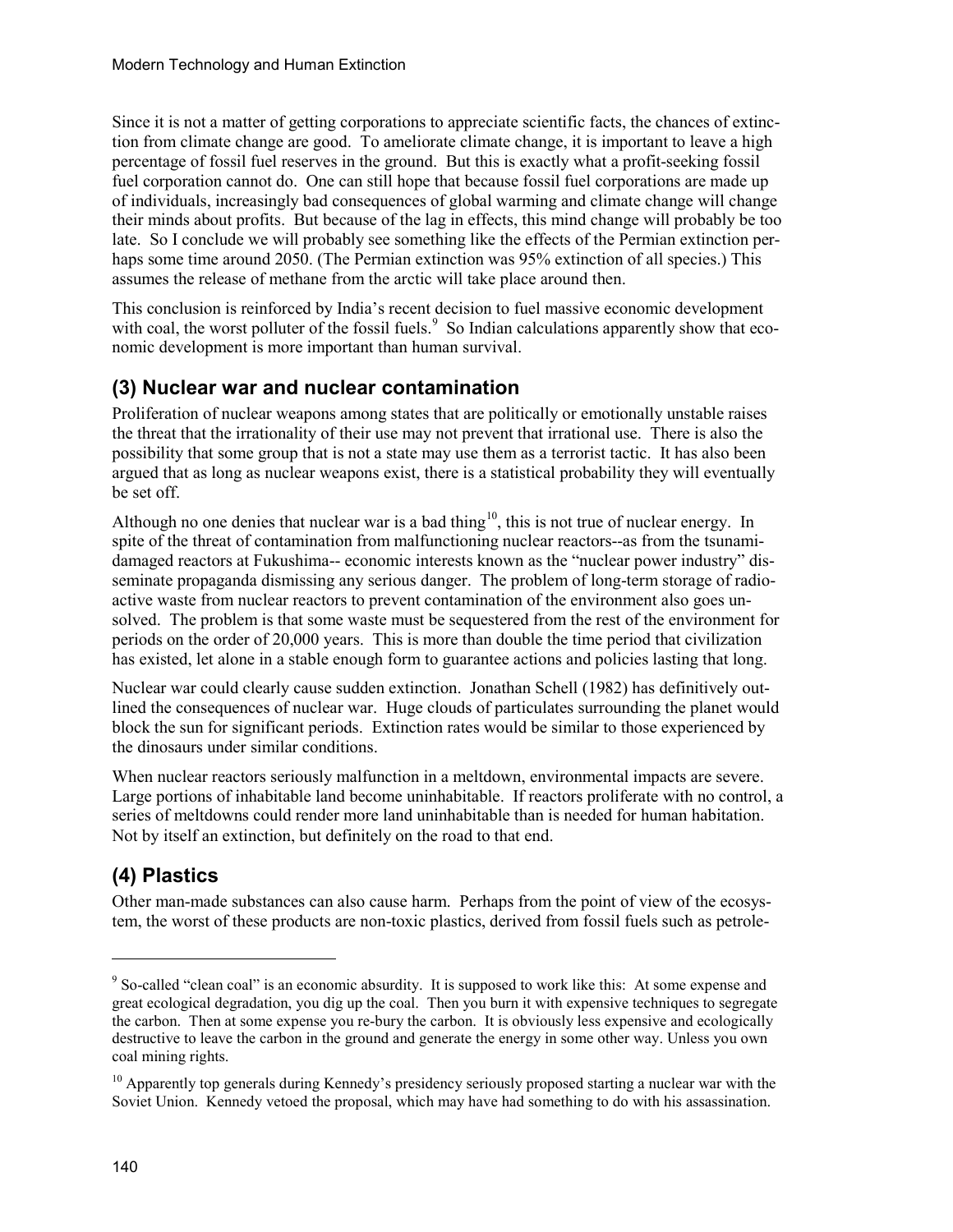um. Because most such products are non-biodegradable, they do not participate in natural recycling. Plastics disintegrate into smaller pieces, right down to the level of molecules. These smaller pieces are non-biodegradable, they remain in the environment. Instead, natural components recycled into the ecosystem become mostly water and oxygen. The area known as the Great Pacific Garbage Patch in the northern Pacific Ocean has the highest levels of decomposed plastic on the planet. Before it disintegrates, plastic kills as many as 100,000 marine animals who mistake it for food. When decomposed, plastic still enters the food chain and accumulates in animals higher in the food chain (Amaral, 2003). A similar patch has appeared in the North Atlantic.

On land, plastics--single-use bags and packaging--are a major component of landfills (Berkeley Plastics Task Force, 2009). The bags will eventually break down--in 1000 years. Even then, the molecular components will persist indefinitely. "Every year, more than 500 billion plastic bags are distributed, and less than 3% of those bags are recycled." Even when recycled, they become lower grade plastic not reusable as bags. Hence recycling does nothing to reduce the production of plastic bags (Ecology Center, 2011).

Petroleum-based fertilizers are in some ways similar to plastics. They are not especially toxic, and are beneficial when used for their intended purpose of enabling plant growth. Indeed, these fertilizers are credited with dramatically increasing agricultural yields. However, they invariably are washed into nearby streams and rivers. There they make those rivers and streams unusable for drinking and swimming. They are a major cause of lake eutrophication Eutrophication occurs when a lake overdoses on nutrients such as nitrogen and phosphorus. Algae bloom in large numbers, making the lake cloudy and removing oxygen for fish. At the end process the lake becomes stagnant, smelly, and loaded with dead fish and they eventually create dead zones in the ocean at the mouths of rivers. Because of the increased yields, farmers and especially agribusinesses treat the fertilizer pollution as a regrettable side effect.

When synthetic laundry detergents replaced soap in the 1940s and 1950s, an increase in water problems began to emerge (Knud-Hansen, 1993). Phosphates added to laundry detergent dramatically improved the cleaning efficacy of detergents. But this ingredient, phosphate, causes severe eutrophication. It has been limited or banned from laundry detergents in many states in the US, Canada, the EU, and Japan. Substitute ingredients have been found which have similar cleaning ability but which do not cause eutrophication. However, phosphates are still present in dishwasher detergents because an effective substitute has not been found (MacIntosh, 2007).

Extinction consequences are again slow and indirect. The impact is on the food supply, especially seafood. As concentrations of plastics in fish increase, they will either die or become less able to reproduce. We can expect knock-on effects in creatures like us that consume seafood. The destruction of productive land by excessive fertilizer use is habitat loss and will be discussed under that topic.

### **(5) Genetic engineering**

As we have seen, it is characteristic of modern technology that it regards everything as potential resources on call for use in its own processes. From this point of view, we can clearly see the danger in bioengineering. Bioengineering takes DNA, the genetic material governing the continuance of life, and makes changes to it in accordance with short-term human needs. Natural selection, which produced that DNA in the first place, is completely left out. Here the problem is not the technical faultiness or soundness of bioengineering applications but rather manipulation of DNA extraneous to natural selection. This manipulation is functionally identical to the production of random mutations in DNA. In this case, successful mutations are rare. Thus there is a decent chance that DNA manipulation of plants in our food supply could result in the collapse of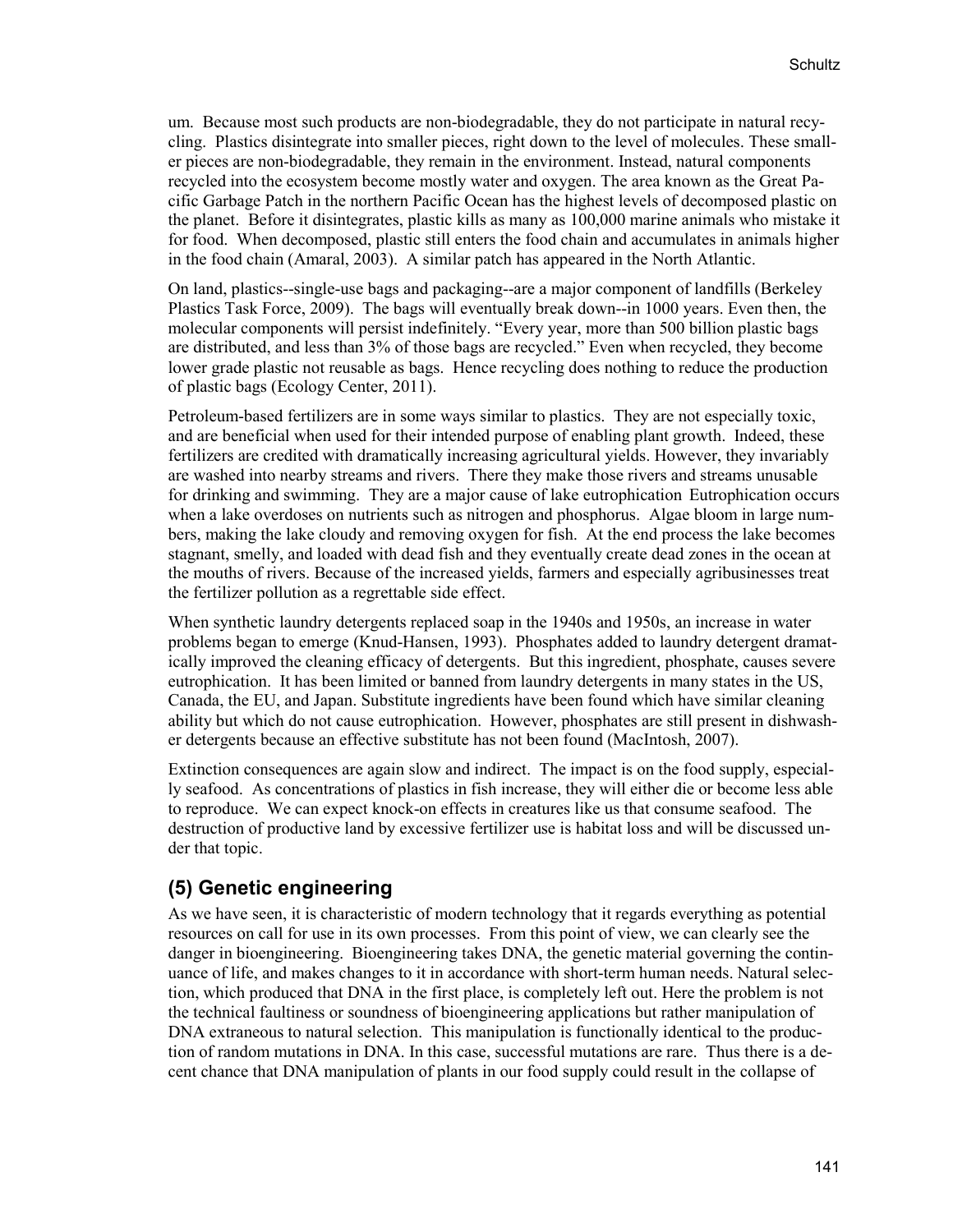our food supply (Chattsko, 2014). This may not mean total extinction for humanity but collapse of the food supply could easily produce the collapse of civilization, as it has in the past.

### **(6) Habitat destruction**

Habitat destruction has two important negative effects: extinction of other species and contribution of more carbon dioxide to the atmosphere. Perhaps the most visible is impoverishing the biosphere through the extinction of many plants and animals. Extensive discussion of the issues involved here can be found in Kolbert (2014) and Wilson (2002). The disappearance of many species might seem a matter of aesthetics or human enjoyment of animal and plant diversity such as lions or giant sequoias. It may seem as though humans could continue exist quite well without all these extra species, although not as happily. Biologist Edward O. Wilson tries to justify the preservation of other species as follows: ". . .life forms around us are too old, too complex, and potentially too useful to be carelessly discarded" (2002, p. 131). But then we could still *carefully* discard any number of life forms that are potentially not profitable for us.

Wilson almost gives a better justification: all life is interdependent in complex ways. Ecosystems cannot be recreated artificially by humans. This is important for the preservation of as many species as possible. We don't know what's important in the ecosystem for our survival, and we don't know what we can remove without potentially disastrous consequences for us. Not only can't we tell what parts of the biosphere will be useful to us, we can't even tell which parts will turn out to be essential for our survival. Thus we could easily produce our own extinction by inadvertently eliminating parts of the ecosystem essential for us.

The other negative effect of habitat destruction is less speculative. Some ways of altering the land can significantly increase the amount of carbon dioxide in the atmosphere, with the resultant negative effects on global warming and climate change. Deforestation replaces trees which absorb carbon, with plants and animals which do not (Kolbert, 2014). Thus global warming is increased. Agriculture itself, especially dairy farming with cattle, produces surprisingly large amounts of carbon (Andersen, 2014).

# **Information Technology**

Somewhat paradoxically, information technology (IT) is not entirely modern technology. Although computer hardware is part of modern technology, the application of that hardware to the world is not part of modern technology. IT applications do not look to reorder everything in the furtherance of their own aims. IT applications do not reduce everything to information; rather they provide a separate realm where certain processes representing real objects can be carried out incredibly quickly and communicated much more easily. The tendency to confuse this parallel world with the real world was common during the heyday of the dot-com bubble. People were seriously suggesting that mom-and-pop local groceries would need to convert to web businesses in order to survive, that all commerce would be web commerce. But IT applications are a parallel world and there is no reason to expect them to replace the real world. The overreaction to the millennium bug of 2000 may have depended on a similar confusion of the real world with its digital representation

Information technology is also essential for telling us where we stand with respect to the ecosystem, especially about threats to humans and to the ecosystem. Killer asteroids could wipe out both us and the ecosystem, completely resetting the clock of evolution, as happened when the dinosaurs died. The sophisticated instruments necessary for measuring our impacts on the ecosystem are products of modern technology.

If anything is a saving power in our current situation, it is information technology. Its aim is to inform rather than to increase its dominion over the rest of the world. Without the past, present,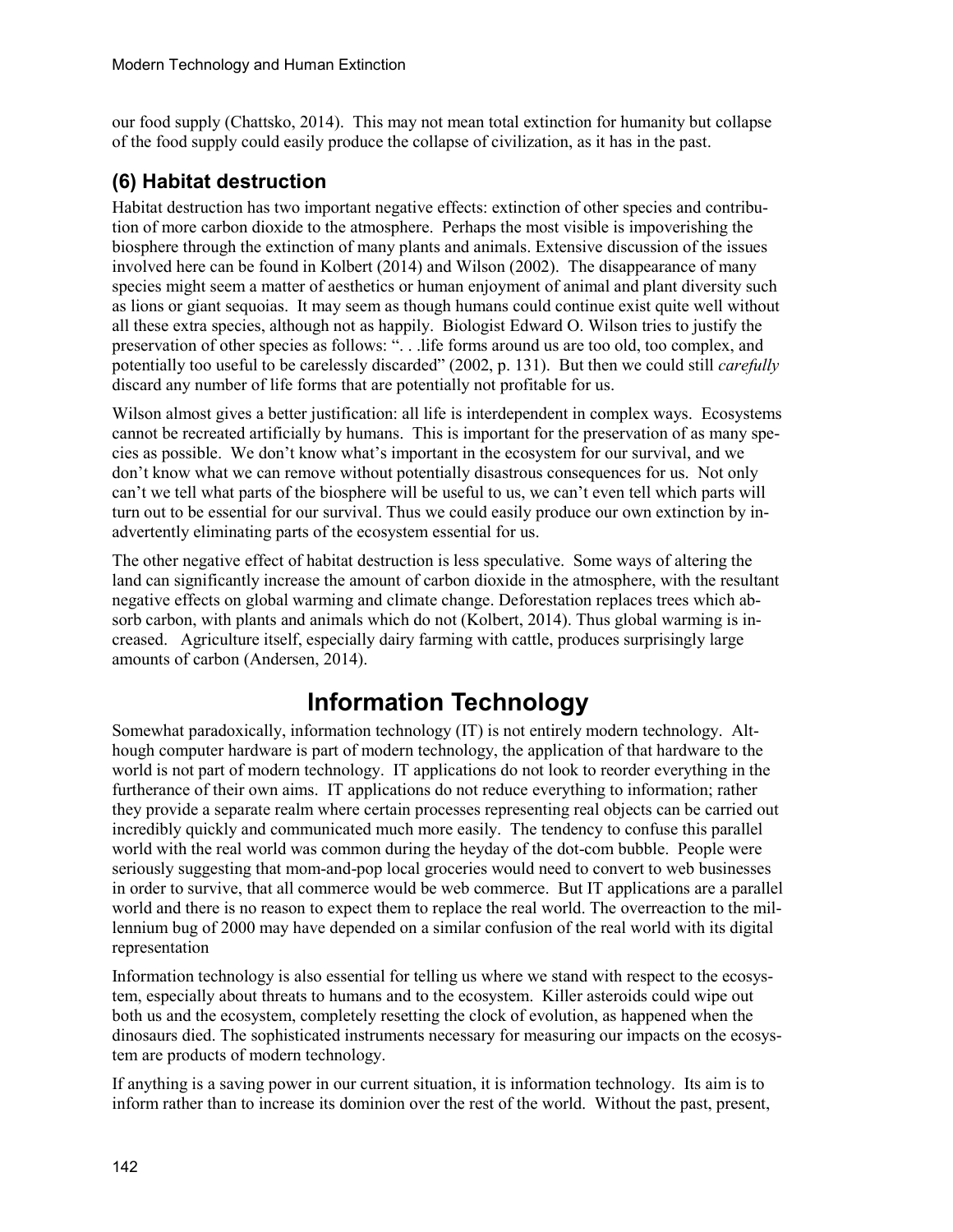and future use of information technology, we could not begin to know about or solve our current environmental conflicts. Yet for all its value, information technology is like other technology in being liable to unexpected and unpredictable failures. So information technology must be handled with at least as much care as any other. There is no guarantee that there will be no further glitches.

There is no way of sidestepping the problems caused by these features. Unintended and unpredictable consequences are just that. I recall a Dilbert comic strip where the clueless boss demands to be notified in advance of unplanned outages. The case of the ozone layer is sufficient by itself to show that we need to minimize modern technology. It is worth repeating that chlorofluorocarbons, apparently useful and unique substances produced by modern technology, were destroying the ozone layer. It was touch and go to get the international agreement<sup>[11](#page-12-0)</sup> which phased them out. Also, if the chemist who created chlorofluorocarbons had happened to have based his product on bromine rather than chlorine, the ozone layer would have been gone before we knew what hit us<sup>12</sup>.

Modern technology is *just not safe.* Climate change is another instance. Carbon dioxide is not a pollutant at ground level. In the upper atmosphere, it functions as a greenhouse gas, trapping more of the sun's heat. One of the reasons why people can't accept the straightforward science of climate change is that they see that they can't accept climate change and preserve modern technology. To preserve modern technology, they have to reject the idea that human technology is unintentionally causing conditions which can do serious harm to humans and living things.

We are now dependent on modern technology for many aspects of our survival, especially in the developed world. Therefore, modern technology must be reduced rather than eliminated. Some parts of modern technology probably should be terminated immediately, whereas other parts may have to remain if they can be employed without serious risk. And most IT applications, for example, those needed to monitor the state of the climate, must be retained even if there is some risk. As mentioned previously, IT allows us to have the knowledge we need to continue to be a part of the world we live in.

## **Conclusion**

Two features of modern technology tend to make it contribute to human extinction: first, modern technology's tendency to produce unintended and unpredictable side effects; second, modern technology's treating everything (including the ecosystem) as resources to be exploited. The two features are connected. Because modern technology has no respect for the integrity of the ecosystem in its processes, it is no wonder that unintended and unpredictable side effects for the ecosystem occur with some frequency.

However, some forms of modern technology need to continue to be deployed regardless of the risks. IT is especially notable because it is our only means of determining risks to the ecosystem. IT also does not displace or damage the rest of the world as do so many applications of modern technology.

Any species is liable to extinction if it cannot deal with its environment intelligently. This includes environmental change, as the dinosaurs unhappily discovered. It also includes environment created by the species itself, as human beings have done extensively. The environment, after all,

<span id="page-12-0"></span><sup>&</sup>lt;sup>11</sup> The Montreal Protocol. See the discussion in Schultz 2014, Chapter 10, **Environmentalism and Sustainability.**

<span id="page-12-1"></span><sup>12</sup> Mark Lynas supplies most of this information in his *The God Species* (2011), boundary 9. Being a technophile, he does not draw my relatively obvious conclusion.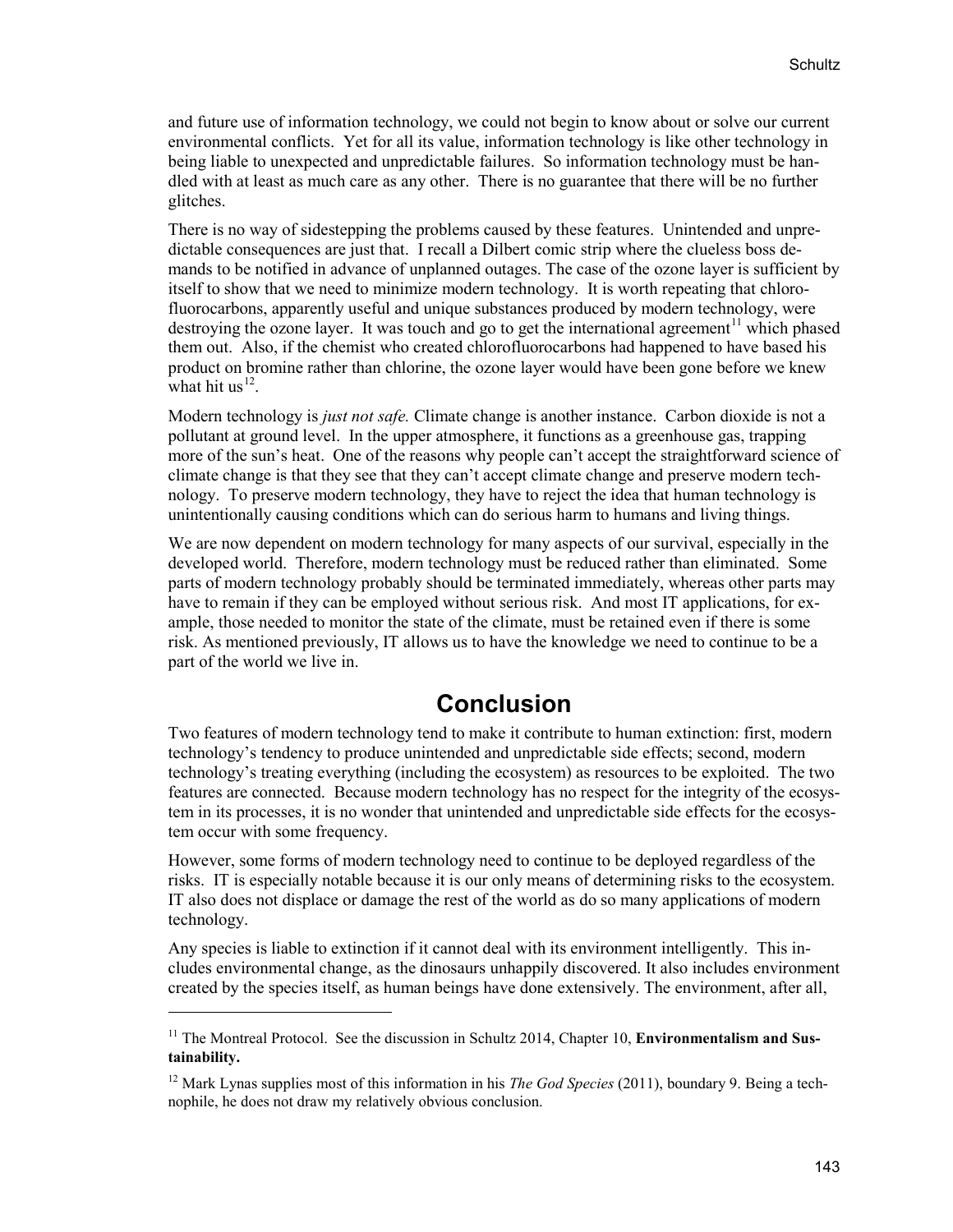is what supports the life of creatures of that species. I would hope that this paper and related work contributes to a greater awareness of the potentially serious malfunctions of modern technology.

### **Acknowledgements**

I would like to thank the Institute for Transdisciplinary Studies at Woodbury University for initial support. Thanks for further support are also for the generosity of Andre van Niekerk, as well as the support of John Tenney and Grazina Keeley.

## **References**

- Adams, G. M. (2013). *Our hidden history of corporations in the United States*. Retrieved 4/11/2013 from <http://reclaimdemocracy.org/corporate-accountability-history-corporations-us/>
- Amaral, K. (2003). *Plastics in our oceans*. Woods Hole Institute. Retrieved 10/31/11 from [www.whoi.edu/science/B/people/kamaral/plasticsarticle.html](http://www.whoi.edu/science/B/people/kamaral/plasticsarticle.html)
- Ambrose, S. H. (1998). Late Pleistocene human population bottlenecks, volcanic winter, and differentiation of modern humans. *Journal of Human Evolution, 34*, 623-651.
- Andersen, K. (2015). *Cowspiracy* [film]. Santa Rosa, CA: A.U.M. Films & Media.
- Asimov, I., & Pohl, F. (1991). *Our angry earth.* New York: Tom Dougherty Associates.
- Baez, J. (2016). *The end of the universe*. Retrieved 3/06/16 fro[m http://math.ucr.edu/home/baez/end.html](http://math.ucr.edu/home/baez/end.html)
- Berkeley Plastics Task Force. (2009). *Campaign against the plastic plague: Background info*. Earth Resource Foundation. Retrieved 10/31/11 fro[m www.earthresource.org/campaigns/capp/capp](http://www.earthresource.org/campaigns/capp/capp-background-info.html)[background-info.html](http://www.earthresource.org/campaigns/capp/capp-background-info.html)
- Bryner, J. (2015). *Dinos died here: Getting to the core of asteroid impact mystery*. Live Science, April 08. Retrieved from<http://www.livescience.com/50414-chicxulub-crater-drilling.html>
- Carlsen, E., Giwercman, A., Keiding, N., & Skakkebæk, N. E. (1992). Evidence for decreasing quality of semen during past 50 years. *British Medical Journal*, *305*(6854), 609-613. Retrieved 9/17/11 from [www.jstor.org/pss/29716905](http://www.jstor.org/pss/29716905) [Unfortunately access to this important article is limited to those with institutional affiliation or substantial financial wealth.]
- Chattsko, M. (2014). Is Nassim Taleb right about Monsanto Company and GMOs? *The Motley Fool*  3/9/2014.
- Colburn, T., Dumanoski, D., & Myers, J. (1996). *Our stolen future.* New York: Dutton.
- Colby, C. (1996). *Introduction to evolutionary biology.* Version 2. Retrieved 9/15/11 from [www.talkorigins.org/faqs/faq-intro-to-biology.html](http://www.talkorigins.org/faqs/faq-intro-to-biology.html)
- Co2gether. (2012). *Understand climate change*. Co2gether*.* Retrieved 1/31/12 from [www.co2gether.org/my\\_co2/understand/](http://www.co2gether.org/my_co2/understand/)
- Corporation. (n.d.). In *The Free Dictionary*. Retrieved 11/1/04 [http://legal](http://legal-dictionary.thefreedictionary.com/Corporation)[dictionary.thefreedictionary.com/Corporation](http://legal-dictionary.thefreedictionary.com/Corporation)
- Doran, P. T., & Zimmerman, M. K. (2009). Examining the scientific consensus on climate change. *Eos Transactions American Geophysical Union, 90*(3), 22-23.
- Ecology Center. (2011). Plastics task force: Seven misconceptions about plastic and plastic recycling. Retrieved 10/31/11 from [www.ecologycenter.org/ptf/misconceptions.html](http://www.ecologycenter.org/ptf/misconceptions.html)
- Fountain, H. (2012, July 26). Storms threaten ozone layer over U.S., study says. *New York Times,* July 26, 2012. Retrieved 8/10/12 from [http://www.nytimes.com/2012/07/27/science/earth/strong-storms](http://www.nytimes.com/2012/07/27/science/earth/strong-storms-threaten-ozone-layer-over-us-study-says.html?_r=0)threaten-ozone-layer-over-us-study-says.html? $r=0$
- Hansen, J. (2009). *Storms of my grandchildren.* New York: Bloomsbury USA.